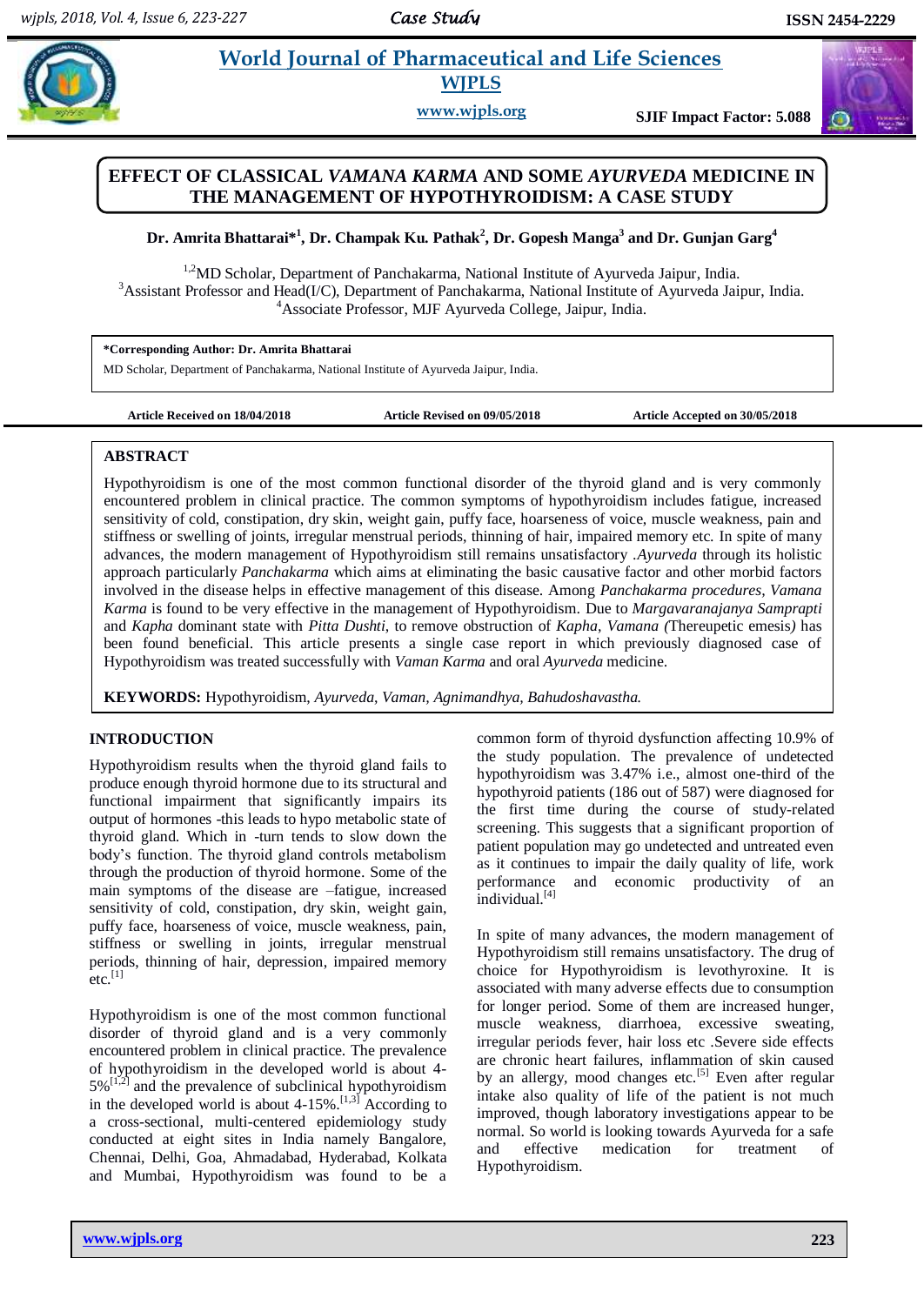Several mini references are found scattered in various *Ayurveda* texts regarding Hypothyroidism. Eight types of *Nindita Purusha*<sup>[6]</sup> can be described on the basis of various hormonal disorders. If we try to have a keen insight to the pathogenesis of hypothyroidism according to the principles of *Ayurveda*, we find ourselves around the fact that it is basically caused due to dysfunctioning of the *Agni*. Hypofunctioning of *Jatharagni*, which in turn, affects *Dhatvagni*, eventually brings out pathological sequence & ultimately, the diseased condition.

If *Sodhana* is administered properly it pacifies the disease, destroys the disease and increases the *Bala* and *Varna*. [7] *Ayurveda* through its holistic approach particularly *Panchakarma* which aims at eliminating the basic causative factor and other morbid factors involved in the disease. In hypothyroidism dominance of *Kapha* and *Dushti* of *Rasa Dhatu* are the main features. Thyroid Gland is situated in neck region which is the *Sthana* of *Kapha Dosha* and *Kapha* predominant symptoms are present in this patient of Hypothyroidism. *Vamana* is considered the best line of treatment for *Kaphaja* disorders[8] *Vamana Karma* is selected as main line of treatment in this case of Hypothyroidism. A combined effect of *Panchkarma* procedure along with oral internal medicine and *Pathya Ahara* (special dietic regimen) helps in proper management of Hypothyroidism.

## **PATIENT INFORMATION**

A female patient aged 20 years came to the *Panchakarma* OPD at National Institute of *Ayurveda* Jaipur, India with complaint of increase in weight, decrease in appetite, puffiness of face, swelling in the body and lethargy since 2 months. According to patient, she was asymptomatic before 2 months and then she noticed dastric increase in body weight along with decrease appetite. There was swelling in the body especially puffiness in face along with generalized weakness and lethargy in the body. As per patient she had taken general tonics for weakness and lethargy she didn't get any relief so she came for *Ayurveda* Treatment. No history of any addiction was found. No personal and family history of any major systemic illness was present. According to patient she was going stressful conditions since some months.

## **CLINICAL FINDINGS**

On physical examinations patient was found afebrile with Blood pressure - 120/80 mm of Hg, Pulse rate - 80/minute, R.R. - 22/minute. On Systemic examination no abnormality was found in respiratory, cardiovascular and central nervous system activity. On examination puffiness in face was found. The patient was *Pitta Kapha prakruti,* having *Madyam Koshtha* and *Madyam Bala. Rasavaha, Raktavaha, Medovaha, Purishavaha* and *Swedovaha Srotodushti Lakshanas* were observed.

## **THERAPEUTIC INTERVENTION**

After taking proper history patient was subjected to further investigations like Hb%, CBC,TSH Urine R/E. After seeing the report of investigations, it was concluded that patient was suffering from Hypothyroidism since her TSH was 8.02.Treatment plan was planned accordingly in which patient was kept in oral medicine for some times and then after Classical *Vamana Karma* (therapeutic emesis) and *Pathya Aahar*  (dietetic regimen) was given.

## *Vamana Karma*

**Pre- Procedure:** *Deepana Pachana* done with *Panchakola Churna* 3gm twice a day with lukewarm water for 5 days till *Samyak Pachana.* Administration of *Shodhananga snehapana* was done with Suddha goghrita<sup>[9]</sup> (Plain cow's ghee) on the escalating dose of 30, 60, 90, 120 and 180 ml for 5 days everyday at 7.15am in the morning. Patient was advised to strictly follow regimens advised on *Snehapana* (internal oleation). *Samyak Snigdhata Lakshanas* (signs of proper oleation) were observed and then *Sarvanga Abhyanga* (whole body *Ayurveda massage*) with *Dashamula Taila (Dashamula* medicated oil) and *Baspa Swedana* (Steam sudation) with *Dasamula* decoction was done on next day morning empty stomach at 9 am. *Kaphautkleshakara*  food was given for diet in the evening.

**Procedure:** Traditional *Vamak yoga (*combination of with *Madanphala churna 6gm, Vacha 1gm, Saindhav* 2gm and *Honey* 20gm) *was used. Vamanopaga Kashaya – Yastimadhu, Milk, lavanodaka* were used. Observations for *Samyak Suddhi Lakshanas* (signs of proper purification) were made. 6 *Vegas* with *Pittaantaki Madyam Suddhi* was observed. Patient was haemodynamically stable within the procedure and no sign of dehydration was observed after *Vamana.*

**Post-procedure**: *Classical Samsarjana Krama Peyadi Krama* (sequence) *with 2 Annakala* was adviced for 5 days. After completion of *Samsarjana Karma* patient was advised to take normal diet.

**Internal Medicine:** *Panchakol churna* 3gms two times a day, *Arogya vardhani vati* 2 tab 2 times a day, *Taruni Kusumar Churna* 5gms at bed time, *Kanchanar Gugullu* 500mg 2 Times a day.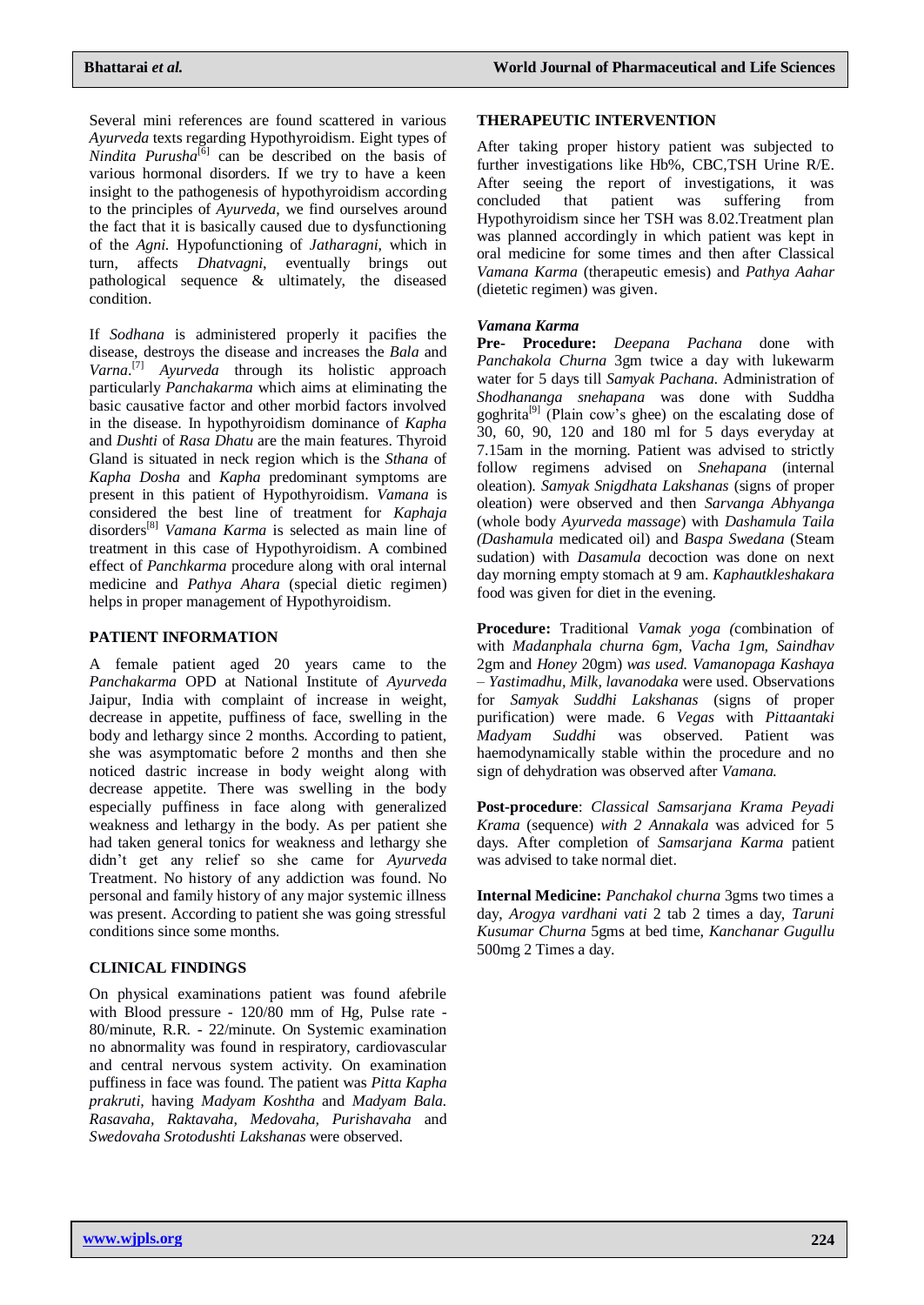| <b>Years</b> | <b>Clinical events and Intervention</b>                                                                                                                                                                                                                                                                                                     |
|--------------|---------------------------------------------------------------------------------------------------------------------------------------------------------------------------------------------------------------------------------------------------------------------------------------------------------------------------------------------|
| 30/9/2016    | Increase in body weight, decrease appetite, puffiness of face, lethargy and sleepiness.                                                                                                                                                                                                                                                     |
| 1/10/2016    | Diagnosed as Hypothyroidism. THS was 8.02                                                                                                                                                                                                                                                                                                   |
| 2/10/2016    | Given oral medications Panchakol churna, Arogya vardhani vati, Taruni Kusumakar Churna,<br>Kanchanoor guggulu for 1 month.                                                                                                                                                                                                                  |
| 4/11/2016    | Reinvestigation was done after 1 month TSH came down to 6.46                                                                                                                                                                                                                                                                                |
| 5/11/2016    | Patient came for follow up with report. There was very mild relief in symptoms like puffiness of face<br>and lethargy, sleepiness but there was no reduction in weight, appetite was not so good. Patient<br>continued the same medicine for next 3months.except Arogyavardani which was stooped after 45 days.                             |
| 17/3/2017    | Patient came to follow up with report. TSH was 5.05. Her daily activities were hampered. No dastric<br>improvement in symptoms.                                                                                                                                                                                                             |
| 18/3/2017    | Patient was planned for Vamana Karma. Deepan Pachana with Panchakol Churna for 5 days.<br>Snehapana with Suddha Goghrita for 5 days. Vamana with Madanaphala, Vacha, Saidhava and honey.<br><i>Samsarjana Karma for 7 days.</i>                                                                                                             |
| 5/4/2017     | After completion of Samsarjana Karma, there was reduction in weight about 3kg. Her appetite was<br>increased. There was no puffiness in face, and no complain of sleeplessness and lethargy. She was able<br>to perform her daily activities in normal pattern. She was kept in only <i>Panchakol churna</i> and<br>Tarunikusumakar churna. |
| 24/5/2017    | Haemotological reinvestigations was done TSH came to 3.30, which is within Normal limit.                                                                                                                                                                                                                                                    |

#### **Table 1: Timeline of Case.**

#### **DIAGNOSIS AND TREATMENT**

Patient had came with symptoms of weight gain, feeling of heaviness in body, lethargy, weakness of the body and sleepiness, puffiness in face, decreased appetite. She was experiencing these symptoms since two months. Due to excessive uneasiness in body, her study and daily activities was also hampered. *Mandagni Lakshana* like *Gatrasadanam* (weakness of the body), *Gaurava* (feeling of heaviness) *Kapha Avruta Vata Lakshana* like *Shaitya*  (cold intolerance), *Gaurava* (feeling of heaviness), *Shula*  (pain);and many symptoms of *Bahudoshavastha* like *Avasada* (depression), *Klama* (fatigue), *Sthoulya*  (obesity), *Alasya* (malaise), *Dourbalya* (weakness), *Avipaka* (indigestion), etc can be compared with symptoms of Hypothyroidism. Most of the symptoms of *Mandagni*, and *Bahudoshavastha* was present in this patient.

lethargy, feeling of heaviness and sleepiness. Reduction in weight was about 3 kg. Assessment of the patient before and after treatment is shown in table no. 3.

#### **Table no-2.**

| <b>Intervention</b>   | <b>Dose</b>                                                                           | Anupana                         | <b>Treatment Duration</b>                                                                        |
|-----------------------|---------------------------------------------------------------------------------------|---------------------------------|--------------------------------------------------------------------------------------------------|
| Oral Drugs            |                                                                                       |                                 |                                                                                                  |
| Panchakol churna      | 3g twice daily                                                                        | Warm water                      | 3mths                                                                                            |
| Arogyavardhani Vati   | 2 tab twice daily                                                                     | Warm water                      | 45 days                                                                                          |
| Kanchanar Guggulu     | $500$ mg bd                                                                           | Warm water                      | 3 months                                                                                         |
| Taruni kusumakar      | 5g at bed time                                                                        | Warm water                      | <b>6</b> months                                                                                  |
| Panchakarma Procedure | <b>Method of preparation</b>                                                          | <b>Method of administration</b> | <b>Duration</b>                                                                                  |
| Vamana                | Vamana yoga was given in<br>dose of 6gm Madanphal, Vacha<br>2gm, salt 2gm, with honey | Through Oral route              | Depana, Pachana for 5<br>days, Snehapan for 5days<br>Abhyanga Swedana for 2<br>days Vaman Karma. |

#### **FOLLOW UP AND OUTCOMES**

During the treatment there was marked relief in puffiness of face. Appetite was good. General condition of the patient was improved and there was marked relief in

**Table No. 3: Assessment before and after that** 

 $BT = Before treatment, AT = after treatment$ 

| treatment. |  |  |  |
|------------|--|--|--|

| <b>Domain</b> | 1/10/2016 | 4/11/2016 | 17/3/2017 | 24/5/2017 |
|---------------|-----------|-----------|-----------|-----------|
| TSH           | 8.02      | 6.04      | 5.05      | 3.30      |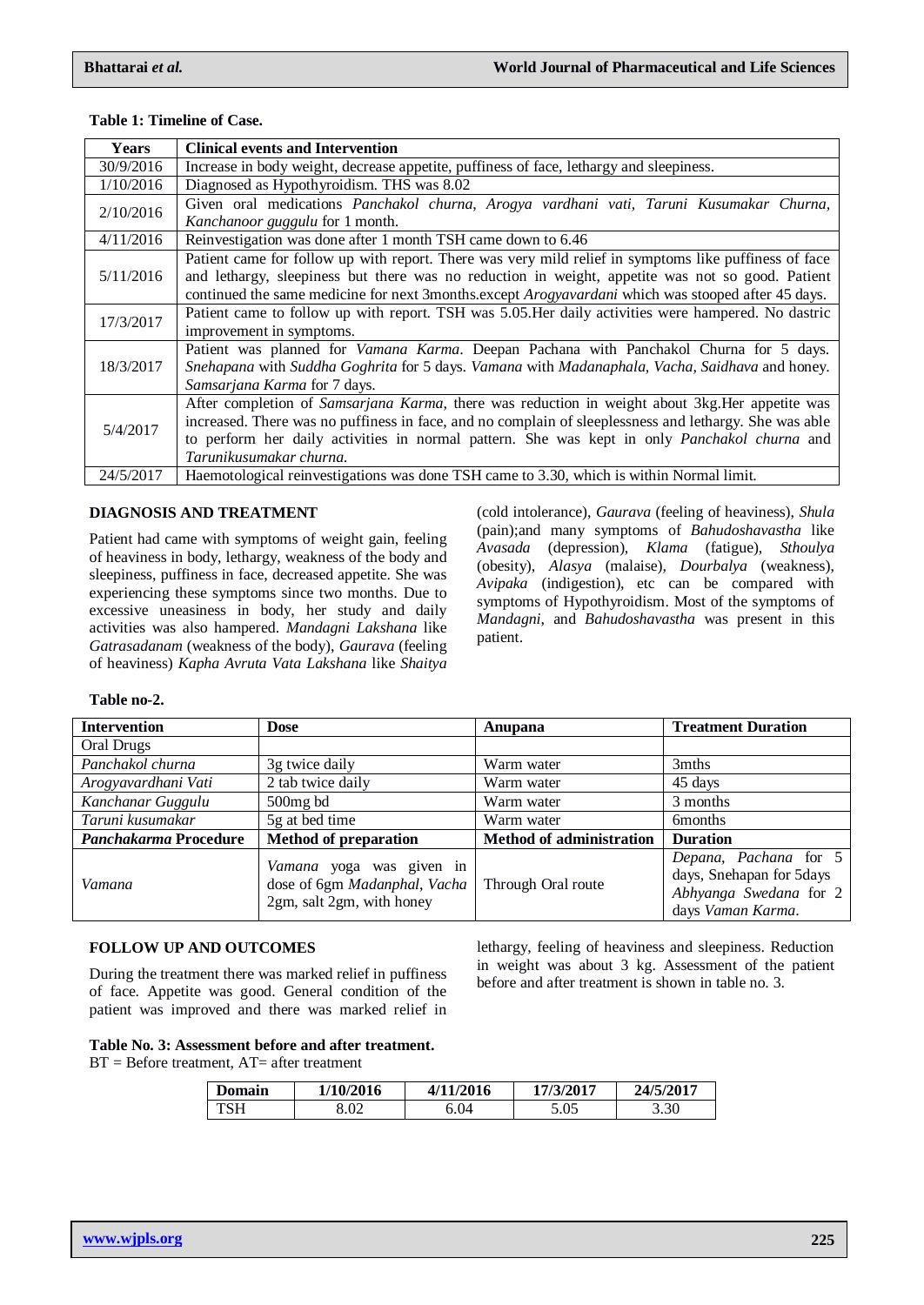## **DISCUSSION**

There is no direct reference of Hypothyroidism in *Ayurveda* but clinical presentation of hypothyroidism show resemblance with different clinical conditions described in *Ayurvedic* classics up to some extent. These include *Kaphaja Galganda, Kapha Avruta Vata,* in particular and *Mandagni Janya Vikara* and *Bahudoshavashta* in general. *Mandagni Lakshana* like *Gatrasadanam* (weakness of the body)<sup>[10]</sup> *Gaurava* (feeling of heaviness)[11] *Adhamanam* (distension of abdomen) *Kapha Avruta Vata Lakshana* like *Shaitya*  (cold intolerance), *Gaurava* (feeling of heaviness), *Shula*  (pain)[12] *Kaphaja Grahani lakshana* like *Sadanam*  (asthenia) *Akrushasya api dourbalyam* (weakness despite the lack of emaciation), *Strisuaharshanam* (impotency), *Alasyam* (malaise)<sup>[13]</sup> and many symptoms of *Bahudoshavastha* like *Avasada* (depression), *Sthoulya*  (obesity), *Alasya* (malaise), *Klama* (fatigue), *Avipaka*  (indigestion) *Dourbalya(weakness)* etc can be compared with symptoms of Hypothyroidism. If we try to have a keen insight to the pathogenesis of hypothyroidism according to the principles of *Ayurveda*, we find that it is basically caused due to dysfunctioning of the *Agni*. Hypofunctioning of *Jatharagni*, which in turn, affects *Dhatvagni*, eventually, brings out pathological sequence & ultimately, the diseased condition is developed. Among *Panchakarma Procedure, Vamana Karma* is the best therapy for the elimination of *Kapha Dosha* and related morbid factors. In hypothyroidism dominance of *Kapha* and *Dushti* of *Rasa Dhatu* are the main features. Thyroid Gland is situated in neck region which is the *Sthana* of *Kapha Dosha* and *Kapha* predominant symptoms are present in this patients of Hypothyroidism. Further, Susruta and Vagbhata, both have prescribed *Vamana Karma* in the treatment of *Kaphaja Galganda*<sup>[14]</sup> (Su. Chi. 18/50, AS Hr. Ut. 22/71)So considering all these facts in mind *Vamana Karma* is selected as main treatment in this case.

The *Samana* drugs like *Panchakol churna* is best *ruchya* (appetizer) *Deepan Pachana*, improves *Agni* (digestive fire) and helps in removal of *Ama*(toxins) from body. *Arogyavardhani vati* which contains (*rasa, gandhaka, trifala, guggulu, tikta* etc) reduces *dhatuagnimandhya*, improves liver function and metabolism, and acts as *rasayana. Rasayan* after *Panchakarma* procedure is mandiatory for rejuvenation of health. *Kanchanar guggle*[15] is a classical formulation, used for *Kapha* accumulations in the tissues. Powerful decongestants such as *Kanchanara, Trifala, Trikatu, Trijata, Kanchanar* (Bauhinia variegate L), *Varuna* (Crataeva nurvala Buch-ham) are mixed with *Guggulu* to break down and eliminate hardened *Kapha*. This detoxifying blend supports the proper function of lymphatic drainage and digestive systems, aiding in the prevention of further *Kapha* accumulation and is very useful in hypothyroidism. The ingredients of *Tarunikusumakar churna* are *Taruni, Yava Kshara, Trikutu Trifala Tankana, Suksma Ela* ect which are *Kaphagna* in action, helps to open the channel and is laxative in action.

## **CONCLUSION**

Hypothyroidism is a burning problem in today's stressful society, which has been found difficult to manage. Through *Ayurveda* especially *Panchkarma,* with its holistic approach works on the etiopathgenosis of the disease and its proper management. *Panchakarma*  procedures like *Vamana Karma* along with some internal medicines have shown good result in this case of Hypothyrodism*.* So *Panchakarma* procedure along with internal medicines can provide a ray of hope for the management of hypothyroidism and helps to increase the quality of life of the patients.

### **REFRENCES**

- 1. Mayoclinic, Hypothyroidism (underactive thyroid), symptoms and causes.(cited on 6/2/2018).
- 2. Hollowell JG, Staehling NW, Flanders WD, Hannon WH, Gunter EW, Spencer CA, et al. Serum TSH, T (4), and thyroid antibodies in the United States population (1988 to 1994): National Health and Nutrition Examination Survey (NHANES III) J Clin Endocrinol Metab., 2002; 87: 489–99.
- 3. Hoogendoorn EH, Hermus AR, de Vegt F, Ross HA, Verbeek AL, Kiemency LA, et al. Thyroid function and prevalence of anti-thyroperoxidase antibodies in a population with borderline sufficient iodine intake: Influences of age and sex. Clin Chem., 2006; 52: 1s04–11. [\[PubMed\]](http://www.ncbi.nlm.nih.gov/pubmed/16254196).
- 4. Bemben DA, Hamm RM, Morgan L, Winn P, Davis A, Barton E. Thyroid disease in the elderly. Part 2. Predictability of subclinical hypothyroidism. J Fam Pract., 1994; 38: 583–8. [\[PubMed\]](http://www.ncbi.nlm.nih.gov/pubmed/8195732).
- 5. [Ambika Gopalakrishnan Unnikrishnan,](http://www.ncbi.nlm.nih.gov/pubmed/?term=Unnikrishnan%20AG%5Bauth%5D) [Sanjay](http://www.ncbi.nlm.nih.gov/pubmed/?term=Kalra%20S%5Bauth%5D)  [Kalra,](http://www.ncbi.nlm.nih.gov/pubmed/?term=Kalra%20S%5Bauth%5D) [Rakesh Kumar Sahay,](http://www.ncbi.nlm.nih.gov/pubmed/?term=Sahay%20RK%5Bauth%5D) [Ganapathi Bantwal,](http://www.ncbi.nlm.nih.gov/pubmed/?term=Bantwal%20G%5Bauth%5D) [Mathew John,](http://www.ncbi.nlm.nih.gov/pubmed/?term=John%20M%5Bauth%5D) and [Neeraj Tewari;](http://www.ncbi.nlm.nih.gov/pubmed/?term=Tewari%20N%5Bauth%5D) Prevalence of hypothyroidism in adults: An epidemiological study in eight cities of India, Indian J Endocrinol Metab., 2013 Jul-Aug; 17(4): 647–652. (cited on 9/2/2018).
- 6. Shastri Kashinath, Agnivesh's Charaka Samhita with Ayurveda-Dipika Commentary by Cakrapanidatta and with Vidyotini Hindi commentary, Varanasi, Chaukambha Sanskrit Academy, reprint edition, 2012, Part I, Sutra Sthana, chapter 21.
- 7. Vaidya Jadavji Trikamji Acharya (2013), Charaka Samhita, (Sutrasthana, Chapter 15, Verse 22), Reprint, Varanasi, Chaukambha Prakashan, page no 96.
- 8. Vaidya Jadavji Trikamji Acharya (2013), Charaka Samhita, (Sutrasthana, Chapter 25, Verse 40), Reprint, Varanasi, Chaukambha Prakashan, page no 132.
- 9. Bhaisajyaratnavali of shri Govinddasji, English version translation by Dr. Kanjivlochan, Chaukambha Sanskrit bhavan, Varanasi, first edition 2006, vol.1, Jwarachikitsa prakaranam 5/1285, p.no.366.
- 10. Susruta Samhita of Maharshi Sushruta, Edited with Ayurveda-Tattva-Sandipika by Kaviraja